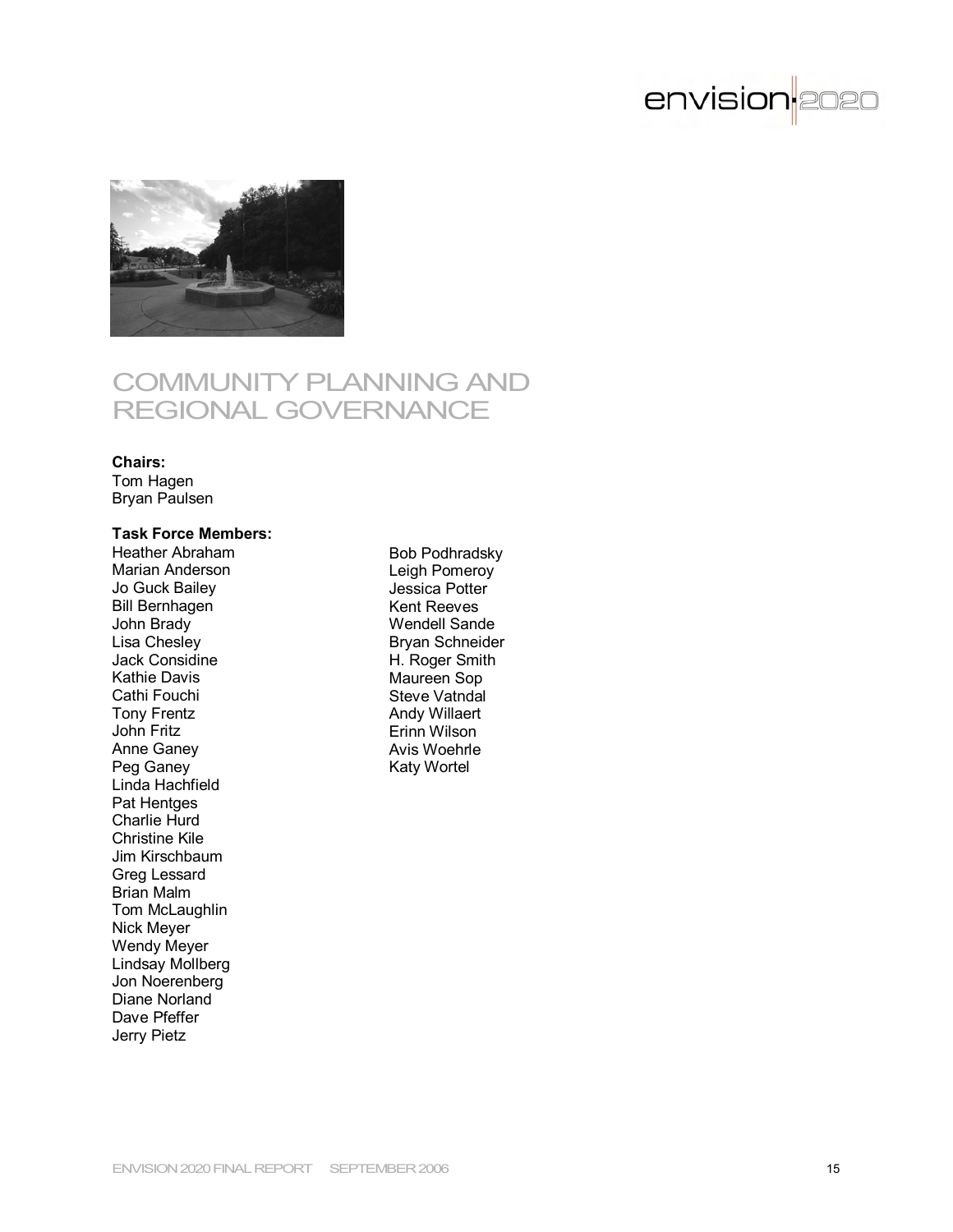

# COMMUNITY PLANNING AND REGIONAL GOVERNANCE

# **Mini-vision:**

The Greater Mankato and North Mankato region should continue to develop naturally vegetated corridors connecting to a network of green space, havens, creeks and rivers. Woven within this network of green spaces would be the development of walkable urban villages and the revitalization and redefinitions of our historic downtowns, thus creating a cultural, civic, governmental, residential and entertainment heartbeat for these communities. We should embrace the knowledge of our citizens for their understanding of the many relationships between our natural resources, social needs and economic growth. It is vitally important to plan for and manage green infrastructure in our built environments. This can be accomplished through intergovernmental cooperation and sharing of our collective resources.

# **Community Planning and Regional Governance Sub-Category:**

Green Infrastructure

# **Green Infrastructure Mini-Vision:**

The Mankato/North Mankato area is a vibrant region with numerous naturally vegetated corridors connecting a network of green, open spaces (includes parks of various sizes and types, environmentally sensitive areas, recreational trails, natural water courses, rain gardens, farm land, natural areas, etc.) which are planned and managed for their natural ecosystem values and functions and for the benefits they confers to human populations. The citizens of the region understand the many relationships between natural resources, social needs and economic growth and that it is as vitally important to plan for and manage green infrastructure as for our built (grey) infrastructure.

# **Goal 1:**

Protect, preserve and revitalize green spaces sufficient to support long term social, economic, and environmental vitality.

# **Rationale:**

Protecting, preserving and revitalizing green spaces improves property values of adjacent lands and increases the desirability of the area for businesses to locate, people to live and raise families. Protection of scenic areas encourages tourism. Green space improves the health of residents and provides for wildlife habitat. It maintains adequate prime farmland and keeps a rural landscape feel even as growth occurs. Protecting environmentally sensitive areas helps improve water and air quality and minimizes storm water runoff. Management of native and invasive species populations within city limits will help sustain the green spaces over time. The green spaces will serve as meeting and gathering places for community groups and activities and as retreat opportunities for refuge and spiritual renewal.

# **Strategy 1:**

Build a broad based coalition of stakeholders to plan for a regional green infrastructure network.

# **Action Steps:**

1. Set up a regular structure (broad-based regional coalition) for research, education and action that will carry out the subsequent action steps of this goal.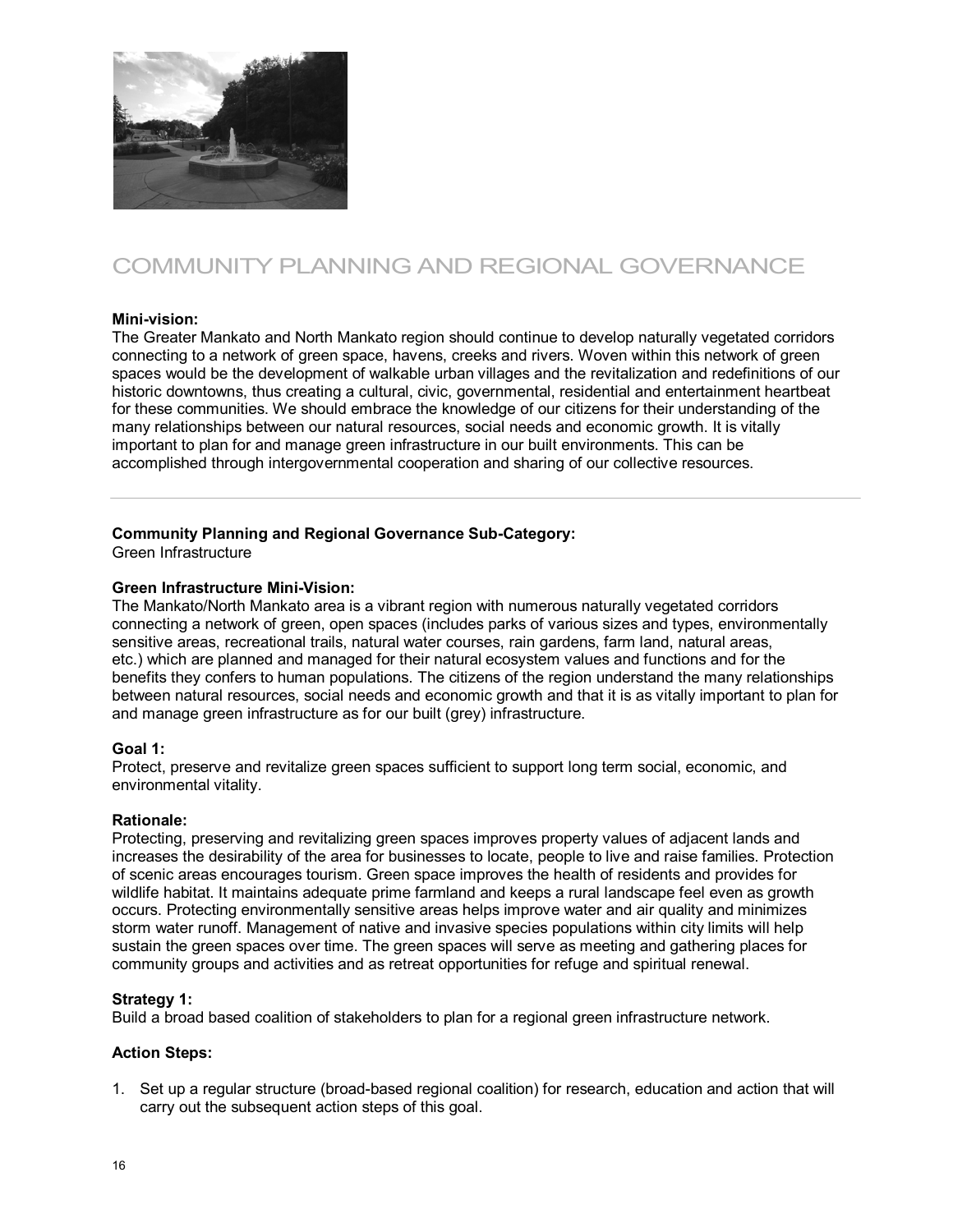Responsible Parties: Green Infrastructure Sub-Committee starts the process; Minnesota State University – Mankato (MSU), local government units (LGU's), extension, RC &D, Greater Blue Earth River Basin Alliance, MN Department of Natural Resources (DNR, conservation groups, local environmental assessment and engineering firms, developers, interested citizens, other KPA's, other state agencies

Timeline: Operational by July 1, 2007

Resource Needs/Options: From cooperating groups Legislative and Citizen Commission on Minnesota Resources grant, MN Department of Natural Resources – Conservation Partner Grants, DNR data deli

2. Establish a set of principles which are part of the Green Infrastructure development framework that guides the work of coalition.

Responsible Parties: Minnesota State University - Mankato, local government units (LGU's), extension, RC &D, Greater Blue Earth River Basin Alliance, MN Department of Natural Resources, conservation groups, local environmental assessment and engineering firms, developers, interested citizens, other KPA's, other state agencies Timeline**:** Immediate; this is first piece of business upon formation of the coalition Resource Needs/Options: Other Green Infrastructure plans from around the country, green infrastructure websites, metro greenways publications from the Twin Cities

3. Map and inventory green infrastructure – natural areas and environmental corridors.

Responsible Parties: Local government units such as counties governments, watershed districts, Mankato, North Mankato, New Ulm, Fairmont and Waseca: state agencies: MN Department of Natural Resources, MN Pollution Control Agency, MN Department of Agriculture, MN Department of Health, MN Board of Soil and Water Resources; and volunteers such as college students in the appropriate fields of study

Timeline: Complete by July 1, 2008 (20-24 months) Resource Needs/Options: Other Green Infrastructure plans from around the country, green infrastructure websites, metro greenways publications from the Twin Cities

4. Ensure that future acquisitions and zoning by Local Government Unit's move toward the goal of maintaining and supporting Green Infrastructure plan.

Responsible Parties: City, county, and township: which cities, counties and which townships will be included will depend on the region of coverage for the plan that is determined by the coalition Timeline: Immediate Resources: None

5. Build a wildlife species protection and control plan into Green Infrastructure plan

Responsible Parties: Green Infrastructure sub committee will find persons within local government to lead; Cities of Mankato and North Mankato, county, state, residents, Master Gardeners, local conservation groups Timeline: Immediate Resource Needs/Options: State grants, publications and data deli

# **Measures of Success:**

Broad-based coalition built and operational; Set of principles established for green infrastructure planning; Resource Inventory completed for region; Green Infrastructure Plan established by 2010.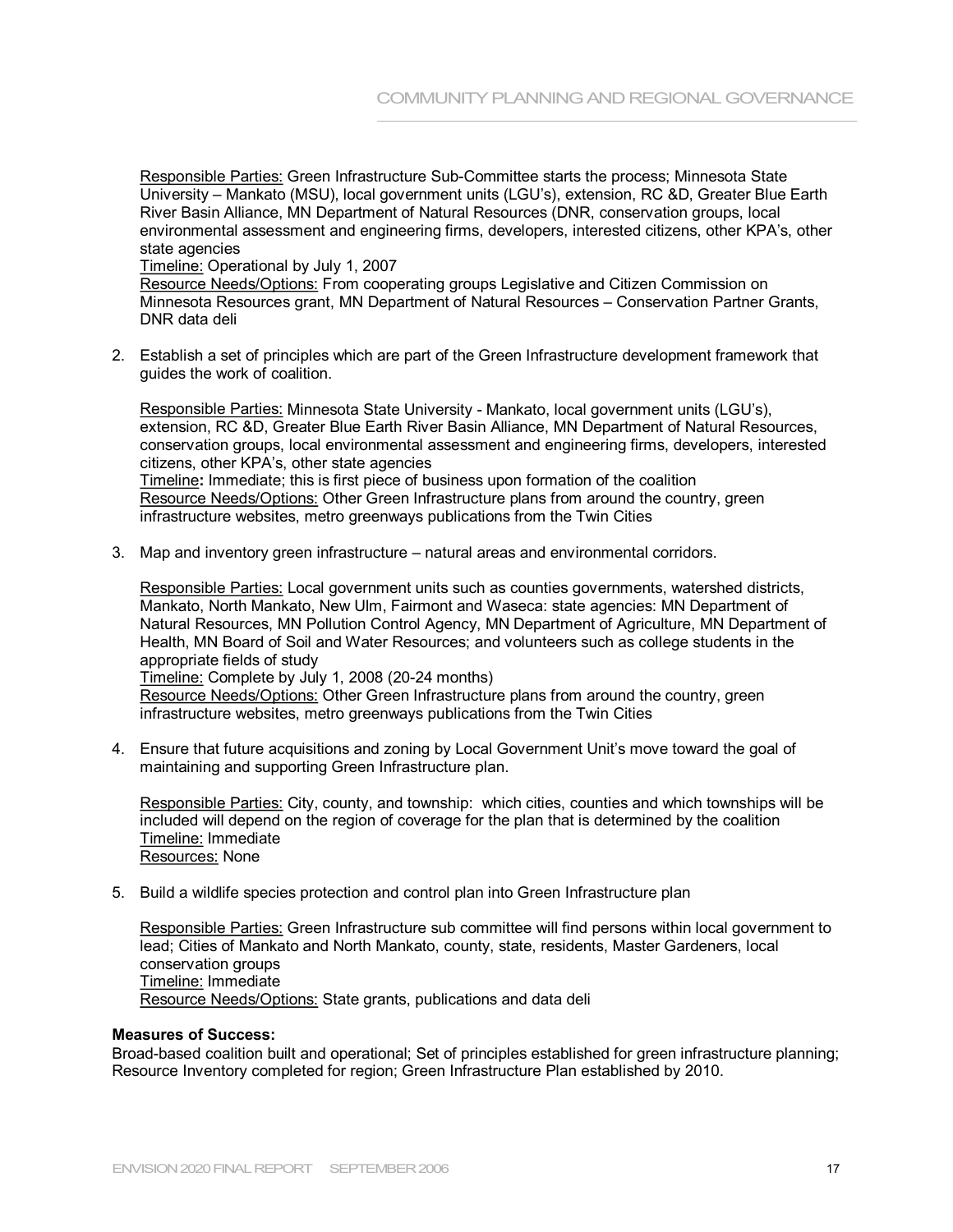# **Strategy 2:**

Enlist public support through education and action plans.

## **Action Steps:**

- 1. Define "Green Infrastructure" and what it brings to our communities
	- a. Develop a presentation that helps explain what natural resource based (green infrastructure) planning is and how it benefits local citizens and governing units. a. Develop a presentation that helps explain what natural resource based (gree planning is and how it benefits local citizens and governing units.<br>b. Involve Envision 2020 Implementation Committee to view and comment<br>c. Gi planning is and how it benefits local citizens and governing units.<br>b. Involve Envision 2020 Implementation Committee to view and comment<br>c. Give presentations to civic, youth, conservation and business groups.
	-
	-

Responsible Parties: Green Infrastructure Sub-Committee, Implementation Committee, interested Envision 2020 members, Coalition members from Strategy 1 Timeline: August 2007 Resource Needs/Options: Organizations and websites

2. Encourage broad-based participation through a public input and analysis process to strengthen the public understanding of and support for green infrastructure planning.

Responsible Parties: Coalition, Citizens of the Region, Chamber of Commerce Timeline: July 2008 Resource Needs/Options: County, city and state planners, MSU staff and students

3. Create a Media Plan (such as GIFT= Green Infrastructure For Tomorrow).

Responsible Parties: Initiated by the KPA sub committee and available coalition members, print, radio, television and Internet. Timeline: Complete by January 2007 Resource Needs/Options: MSU, radio stations, CCTV, Papers, call-in programs

4. Foster the appreciation of nature by families and neighborhoods and in the process, promote community pride.

Responsible Parties: Community Education - Sponsored through the Mankato School District; MSU Urban Planning, experiential education departments, school children Timeline: Ongoing Resource Needs/Options: County, city and state planners; MSU staff and students

#### **Measures of Success:**

PowerPoint presentation created and presented to 40 civic and conservation groups; Public input process implemented; Media plan drafted.

# **Strategy 3:**

Recommend that regional and city part set-asides be increased 5% to 10%.

# **Action Steps:**

1. Contact city and county park offices to discuss this process.

Responsible Parties: Community Planning KPA members Timeline: Complete by December 2006 Resource Needs/Options: None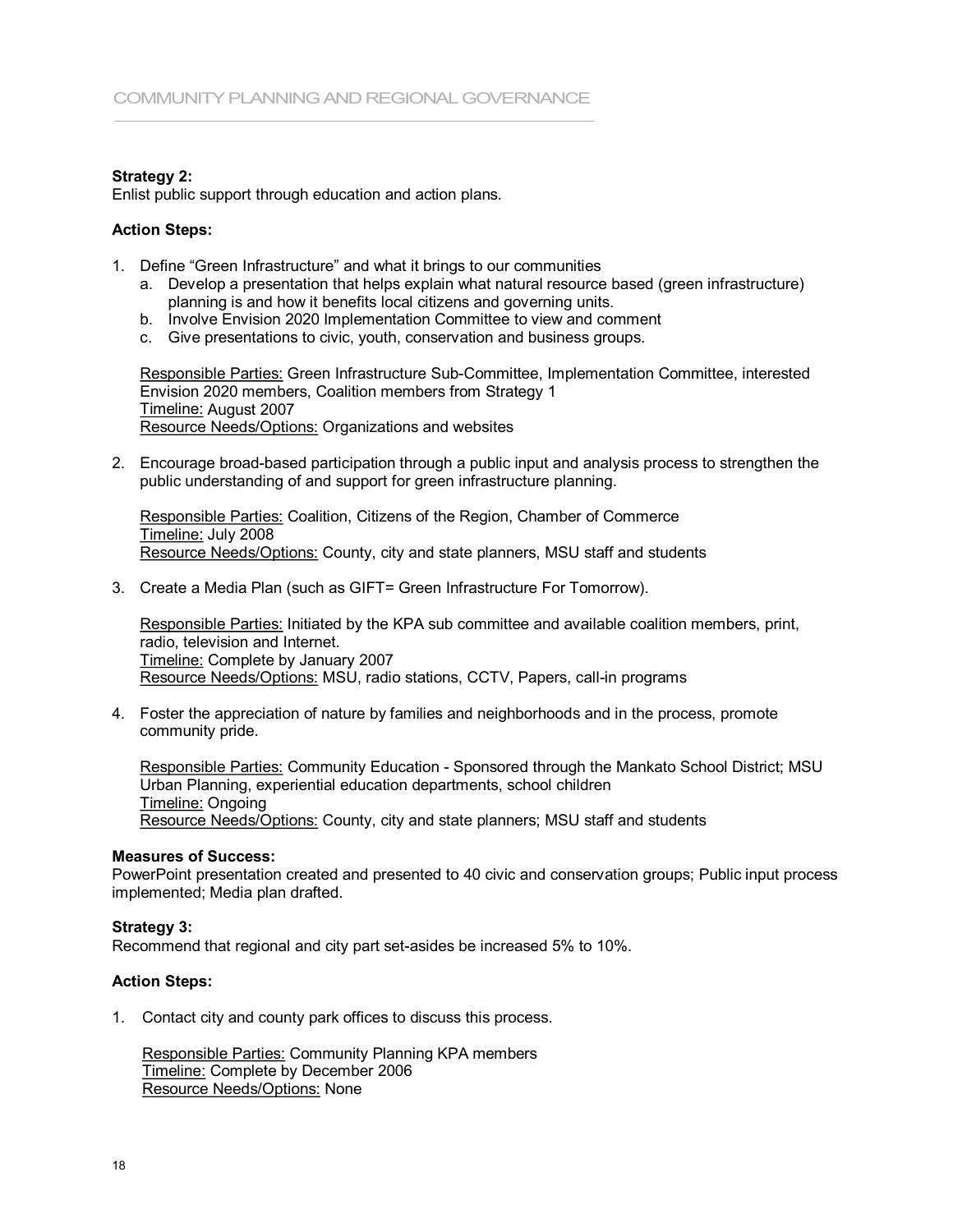2. Build local support for this concept thru public information and education.

Responsible Parties: KPA Sub-Committee Members, interested citizens and non-profits Timeline: Complete by July 2007 Resource Needs/Options: Media, non-profits, DNR

#### **Measures of Success:**

Park set aside is increased to at least 10% of city and county area by July 2007.

## **Strategy 4:**

Re-tree areas of the community.

## **Action Steps:**

1. Determine areas to be re-treed and the ownership of the land. Contact the owners and discuss project.

Responsible Parties: Department of Transportation (DOT), city, and county, civic and youth groups, KPA members Timeline**:** Start January 2007 and continue each year there after Resource Needs/Options: MN Department Of Transportation, Blue Earth & Nicollet Counties, volunteers and civic organizations

1. Promote to neighborhood groups the ideas of beautifying and keeping neighborhoods clean and attractive. Enlist them as volunteers to plant and maintain plantings.

Responsible Parties: Local government units, neighborhood groups, Livability KPA Timeline: Start Spring 2007 and continue each year there after Resource Needs/Options: Livability KPA

#### **Measures of Success:**

A pilot project area is planted in Spring 2007; At least one additional area is planted each year for 10 years.

# **Strategy 5:**

Protect natural scenic values of River valley bluffs and rural landscape.

# **Action Steps:**

1. Recommend that ordinances be developed that limit the height of building / towers in the valley with the purpose of maintaining the beauty of the valley.

Responsible Parties**:** Cities: Mankato & North Mankato Planning & Zoning, Counties: Blue Earth, Nicollet, townships adjacent to the river Timeline: Immediate Resource Needs/Options: Sample ordinances

 $1$  Overlap and Coordination with Livability Key Performance Area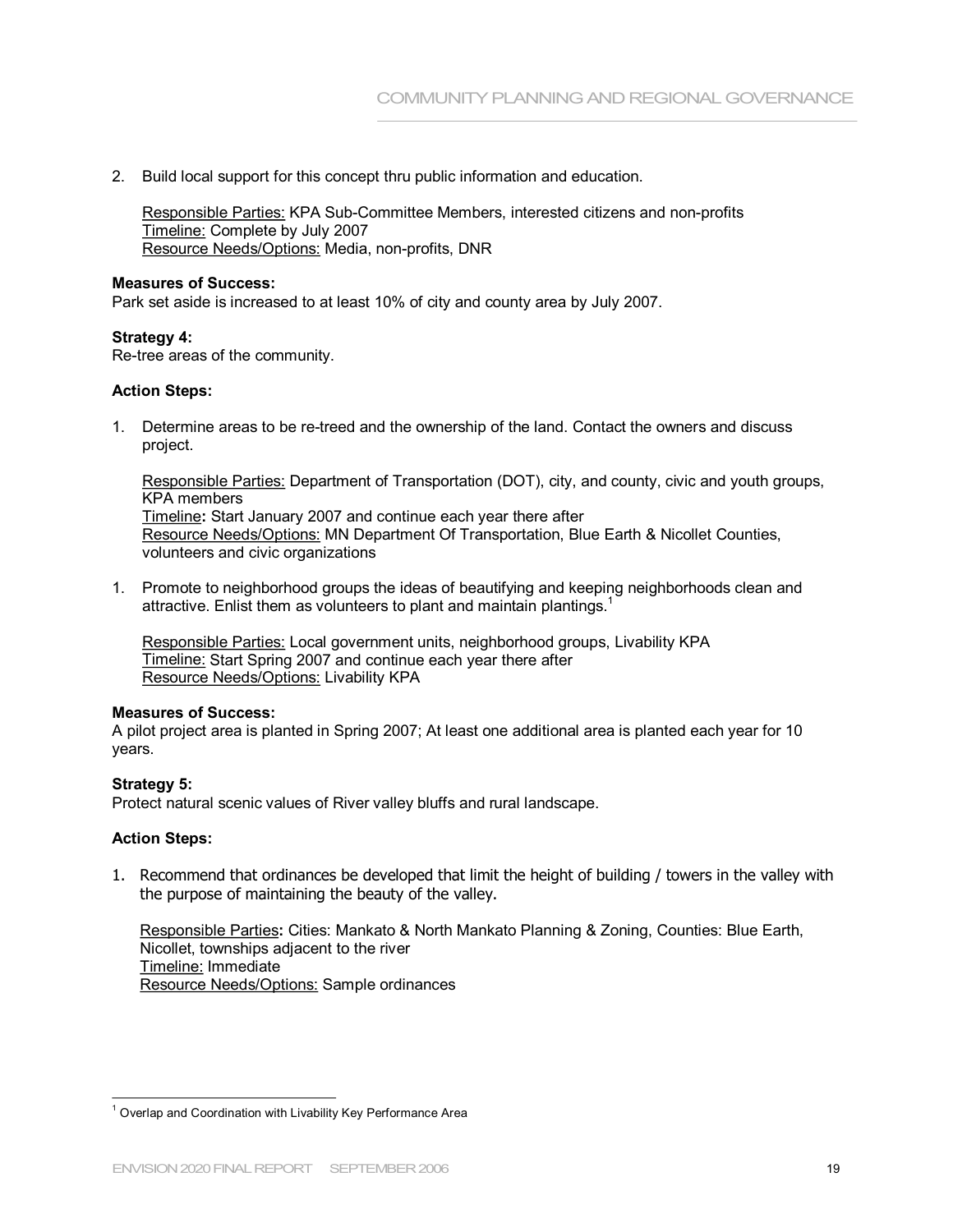2. Work with Local Governmental units, landowners and others to reduce the negative impacts of signage on the natural scenic values of rural areas.

Responsible Parties: Cities: Mankato & North Mankato Planning & Zoning, Counties: Blue Earth, Nicollet, townships adjacent to the river; landowners Timeline: Immediate Resource Needs/Options: Sample ordinances

# **Measures of Success:**

Cities and Counties adopt measures that protect the scenic value of the River Bluff and rural landscape; Future signage blends into the landscape.

#### **Goal 2:**

Optimize the availability and accessibility of a variety of recreational resources (land and water) in our area for recreational and community uses.

#### **Rationale:**

By optimizing the availability and accessibility of a variety of recreational resources, community visitors and residents will have access to a variety of quality open spaces for multiple experiences. Open spaces promote cultural understanding and identify community's values. Well-designed and planned open spaces showcase the community's commitment to environmental, historical, and cultural ideals; and foster community pride.

## **Strategy 1:**

Increase access points to water and other recreational resources

#### **Action Steps:**

1. Create a Regional Recreation Plan (possible region - Brown County to west, Iowa border, Nicollet County on North and Waseca County on East)

Responsible Parties: Local government units, citizens, MN Department of Natural Resources, non profit organizations Timeline: November 2006 – July 2008 Resource Needs/Options: Office of Tourism, Tatonka Bluffs group in Redwood and Renville counties, DNR grants, local businesses

2. Ensure open park development along the Minnesota River

Responsible Parties: County/ city/ state planning staff, park professionals, community organizers, public officials Timeline: Ongoing Resource Needs/Options: City and county parks offices, planning and zoning offices

3. Increase walking and biking paths

Responsible Parties: City and County Departments of Health, local health firms, County Public Health Timeline: Ongoing Resource Needs/Options: November 2006 February 2007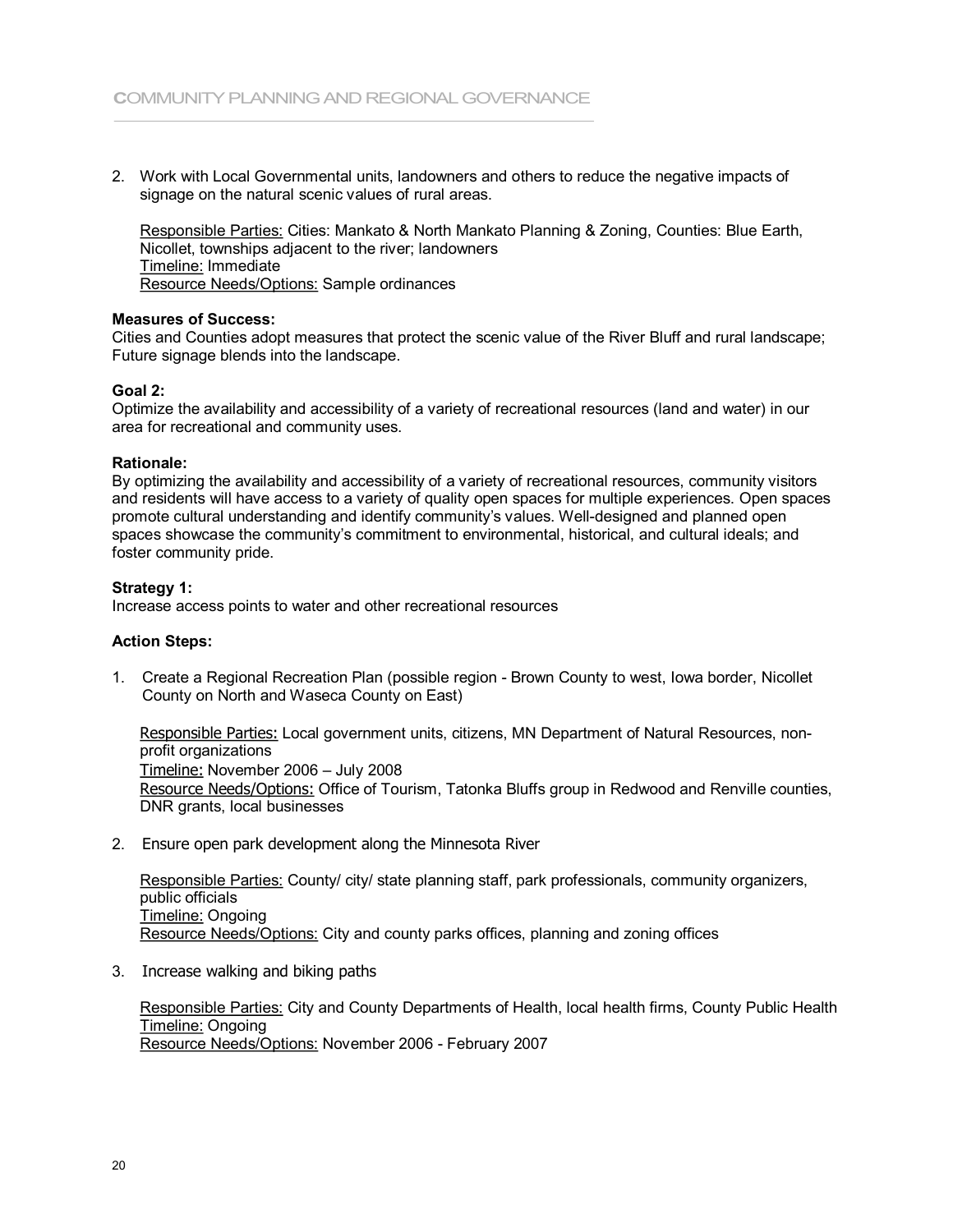4. Study Greenways Open Space Programs in Metro area to use as potential model in our area.

Responsible Parties: Green Infrastructure Task Force Members, interested citizens, local government units, non-profits Timeline: Ongoing Resource Needs/Options: Grants thru state, local revenues<br>5. Encourage the Education for Health program.

Responsible Parties: Department of Health, local health firms, County Public Health Timeline: Ongoing Resource Needs/Options: Insurance companies

# **Community Planning and Regional Governance Sub-Category:**

Downtown Renaissance and Historic Preservation

## **Mini-Vision:**

Redefine and revitalize the downtowns of Mankato and lower North Mankato as the Valley, a center for the region that is the cultural, civic, governmental, residential, entertainment heartbeat of the area. The new Valley would extend from Madison Avenue to West Mankato East and West in Mankato and from  $6^{\rm th}$ Street in Mankato through lower North Mankato, North to South.

## **Goal 1:**

Redefine and revitalize the city center by creating a cohesive identity.

# **Rationale:**

Revitalizing helps to define the city center, a community needs to have an identity to become a "destination".

# **Strategy 1:**

Ask local government entities to form the following community committees using the Mankato City Center Task Force as the umbrella organization in collaboration with a newly created Downtown Business Association<sup>2</sup>

# **Action Steps:**

1. Form a City Center Task Force that represents the revitalization and redevelopment interests of downtown businesses, design standards, historic preservation, housing and old town.

Responsible Parties: Mankato and North Mankato city governments; Chamber of Commerce; Potential participants from: local government entities, artisan community, Old Town Association, North Mankato Commerce Club, architects, downtown business owners, residents in the area, Blue Earth County and Nicollet County Historical Societies, Minnesota River interest groups and citizen volunteers.

Timeline: 6 months – 1 year after Envision 2020. Continue on an ongoing basis. Resource Needs/Options: Grants, GMED, Downtown business owners/Downtown Business Association, other communities with strong downtowns, Preservation Alliance of Minnesota, Minnesota Historical Society

 $2$  The purpose of these committees is to provide a formalized setting for local governments to engage each other and volunteer citizens in dialogue, and to develop plans and opportunities, to implement the goals of this KPA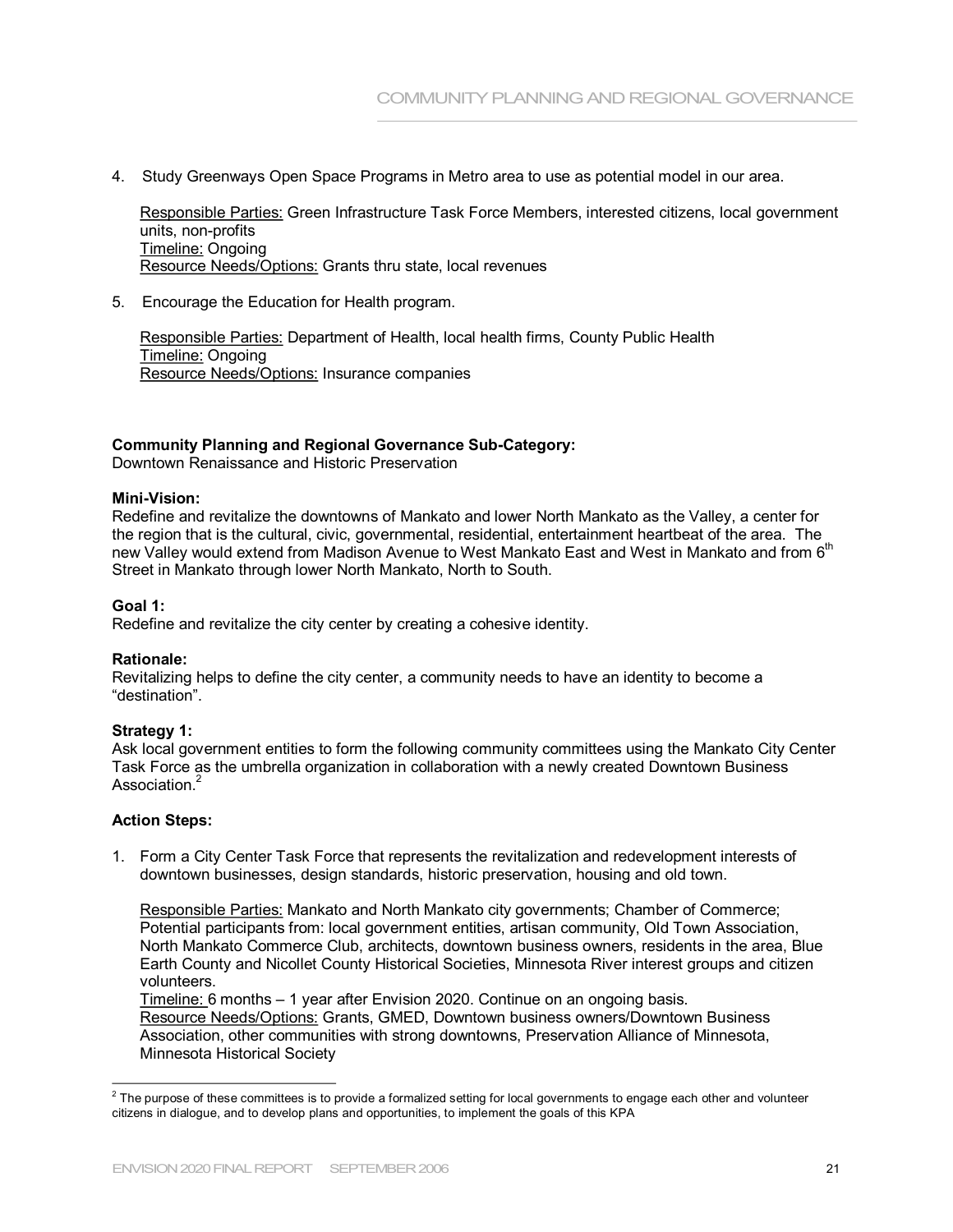2. Form the following committees to work with local government on revitalization and redevelopment efforts in the city center: Downtown Business Association, Design Review Committee, Historic Preservation Committee, and the "Hot Spot" Committee.

## Responsible Parties: City Center Task Force

Timeline: Committees in place within 6 months after the formation of the City Center Task Force Resource Needs/Options: Grants, GMED, Downtown business owners/Downtown Business Association, other communities with strong downtowns, Preservation Alliance of Minnesota, Minnesota Historical Society

# **Goal 2:**

Encourage public, private and non-profit investment and/or reinvestment into the city center and establish economic incentives for projects.

## **Rationale:**

Investment and reinvestment will keep the city center viable for businesses and future development and thus, keeps revenue within the area.

## **Strategy 1:**

Educate and communicate with downtown business owners about incentives, area projects and opportunities to discourage absentee landlords in the city center.

## **Action Steps:**

1. Encourage more local investment of developers, and business and property owner in the city center to keep the area active and viable. In turn, the DBA could also establish incentives to city center businesses.

Responsible Parties: City Center Task Force, Partnering with other local, regional, and national government entities to secure and implement economic incentives. Such programs include the Incubator Space Agreements through GMED. Design Review Committee, Historic Preservation Commission, Downtown Business Association and North Mankato Commerce Club, area developers, downtown business owners

Timeline: Committees should be in place 6 months – 1 year after Envision 2020. Resource Needs/Options: City Center Task Force; local government entities, granting agencies, DBA and NMCC membership, GMED and citizen volunteers.

2. Extend and increase City investment and interaction with qualified private entities through programs such as Tax Increment Financing, Revolving Loan Funds, and Downtown Redevelopment Grants.

Responsible Parties: City Center Task Force, Partnering with other local, regional, and national government entities to secure and implement economic incentives. Such programs include the Incubator Space Agreements through GMED. Design Review Committee, Historic Preservation

<sup>&</sup>lt;sup>3</sup> The **Downtown Business Association** is a non-profit with membership in Mankato and North Mankato business owners. They would also have liaison memberships with the Greater Mankato Chamber of Commerce and the Convention and Visitors Bureau. The **Design Review Committee** would review the aesthetics planning for the city center and serve an advisory role on city center issues for planning commissions and the city councils of Mankato and North Mankato. The **Historic Preservation Commission** would oversee and monitor the revitalization efforts of historic structures in the downtowns. The **Hot Spot Committee** would identify and solve problems on troubled or threatened areas for revitalization and preservation.

Potential topics to be addressed include: **Gateways and Streetscapes** – Creating gateways to city center via signage, unique lighting and plantings, etc.; **Housing** – Encouraging affordable modern housing options in the defined city center such as housing on upper floors of downtown businesses; and **Old Town Revitalization** – entryways, pedestrian friendly environment, accessible parking and making Old Town a destination.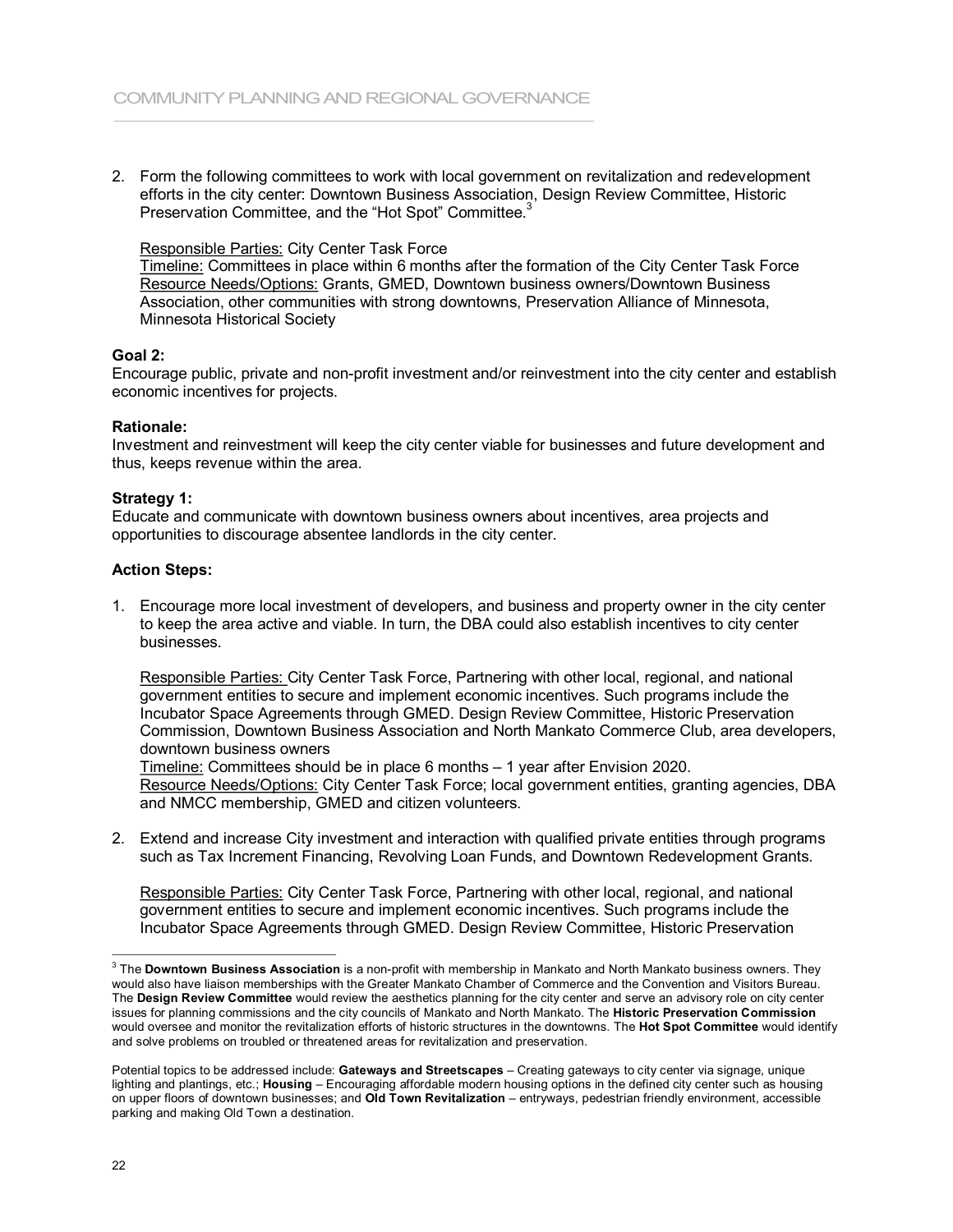Commission, Downtown Business Association and North Mankato Commerce Club, area developers, downtown business owners

Timeline: Committees should be in place 6 months – 1 year after Envision 2020. Resource Needs/Options: City Center Task Force; Local government entities, granting agencies, DBA and NMCC membership, GMED and citizen volunteers.

3. Establish a fund, organization or source for purchasing, remodeling and/or restoring property in the city center to keep area active.

Responsible Parties: City Center Task Force, Partnering with other local, regional, and national government entities to secure and implement economic incentives. Such programs include the Incubator Space Agreements through GMED. Design Review Committee, Historic Preservation Commission, Downtown Business Association and North Mankato Commerce Club, area developers, downtown business owners

Timeline: Committees should be in place 6 months - 1 year after Envision 2020. Resource Needs/Options: City Center Task Force; local government entities, granting agencies, DBA and NMCC membership, GMED and citizen volunteers.

# **Goal 3:**

Create a gathering space within the city center with pedestrian friendly amenities such as walkways, green space, fountains, etc.

# **Rationale:**

Having such amenities would attract people to the city center and help the area thrive.

# **Strategy 1:**

Promote the gathering space through a demonstration project by local artists by asking for artist renderings of gateways, murals, fountains, etc. The purpose would be to create a brand for the city center by using living treasures in the arts and cultural community.

# **Action Steps:**

1. Encourage fairs and/or festivals in the city center with proceeds going toward the preservation of the city center, Old Town and the new Riverside Park.<sup>4</sup>

Responsible Parties: City Center Task Force; local government entities, Downtown Business Association, North Mankato Commerce Club, Old Town Association, Twin Rivers Center for the Arts, Blue Earth and Nicollet County Historical Societies, Chamber of Commerce, Convention and Visitors Bureau

Timeline: Committees should be in place 6 months – 1 year after Envision 2020. Continue on an ongoing basis ensure future growth in the city centers.

Resource Needs/Options: Local government entities, granting agencies, National Endowment for the Arts, local art community "living treasurers like Marian Anderson and Tom Miller, TRCA, downtown business owners, citizen volunteers.

2. Create a space for the arts community by developing a program to encourage living treasures in community and utilize public arts in the city center.

Responsible Parties: City Center Task Force; local government entities, Downtown Business Association, North Mankato Commerce Club, Old Town Association, Twin Rivers Center for the Arts,

<sup>4</sup>Example: Old Town Festival, RibFest, Brew Fest, Winter carnival etc.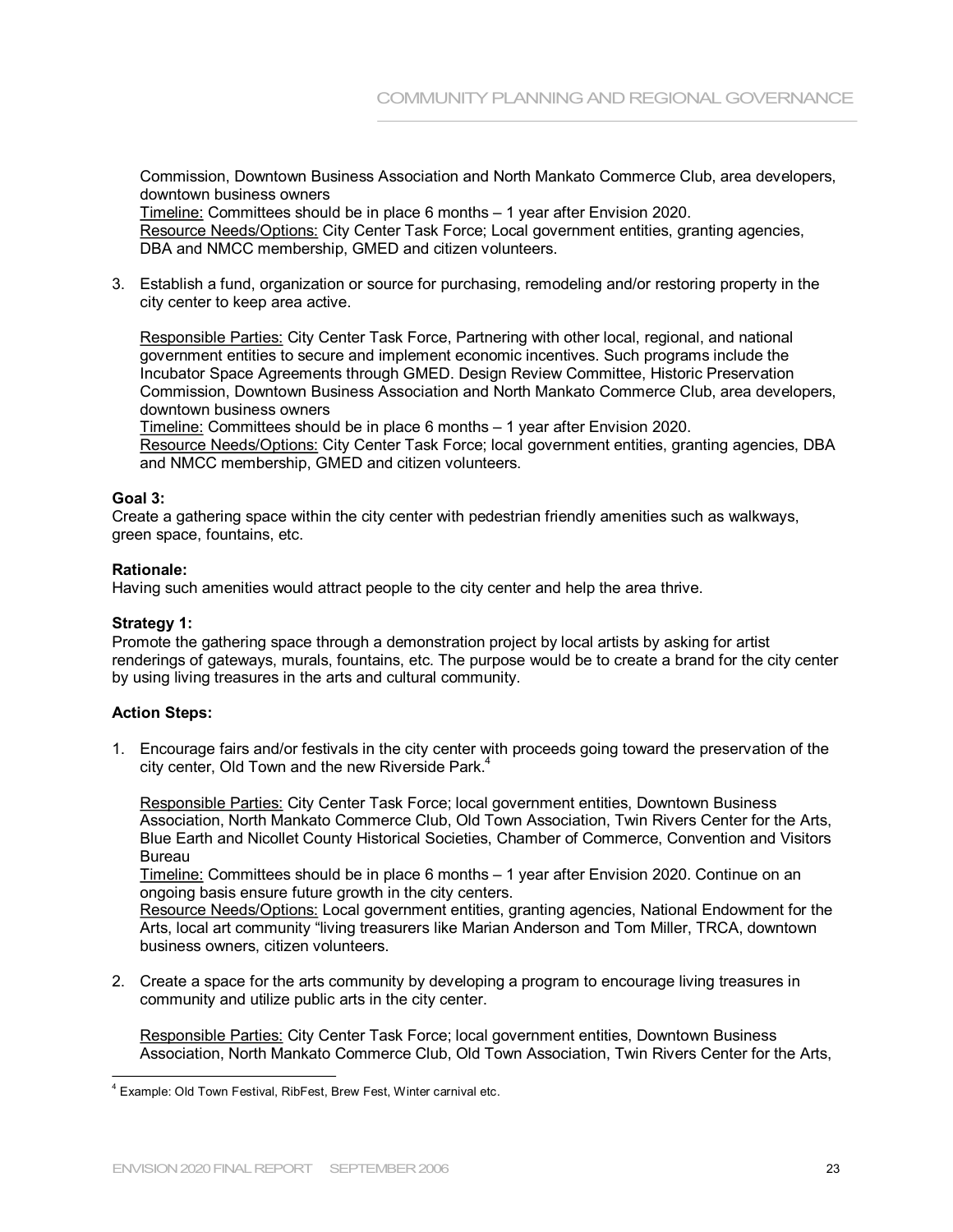Blue Earth and Nicollet County Historical Societies, Chamber of Commerce, Convention and Visitors Bureau

Timeline: Committees should be in place 6 months – 1 year after Envision 2020. Continue on an ongoing basis ensure future growth in the city centers.

Resource Needs/Options: Local government entities, granting agencies, National Endowment for the Arts, local art community "living treasurers like Marian Anderson and Tom Miller, TRCA, downtown business owners, citizen volunteers.

3. Create an outdoor space for the music community by coordinating with the Riverside Park and an amphitheater or band shell.

Responsible Parties: City Center Task Force; local government entities, Downtown Business Association, North Mankato Commerce Club, Old Town Association, Twin Rivers Center for the Arts, Blue Earth and Nicollet County Historical Societies, Chamber of Commerce, Convention and Visitors Bureau

Timeline: Committees should be in place 6 months – 1 year after Envision 2020. Continue on an ongoing basis ensure future growth in the city centers.

Resource Needs/Options: Local government entities, granting agencies, National Endowment for the Arts, local art community "living treasurers like Marian Anderson and Tom Miller, TRCA, downtown business owners, citizen volunteers.

# **Community Planning and Regional Governance Sub-Category:**

Regional Governance

# **Goal 1:**

Develop an emergency management system for the region.

# **Rationale:**

A need exists for sharing among local units of government all existing and developing emergency management plans to ensure coordinated efforts in times of crisis.

# **Strategy:**

Develop a regional emergency management plan.

#### **Action Steps:**

1. Convene a meeting of local government representatives to create the framework for the sharing process.

Responsible Parties: Local units of government of cities and counties Timeline: 24 months for entire process Resource Needs/Options: Time of participants; Communication costs from annual budgets of local governments; capital improvements required will come from long term capital improvement plans of local governments and may required increased tax levels; additional resource needs and options will emerge within the process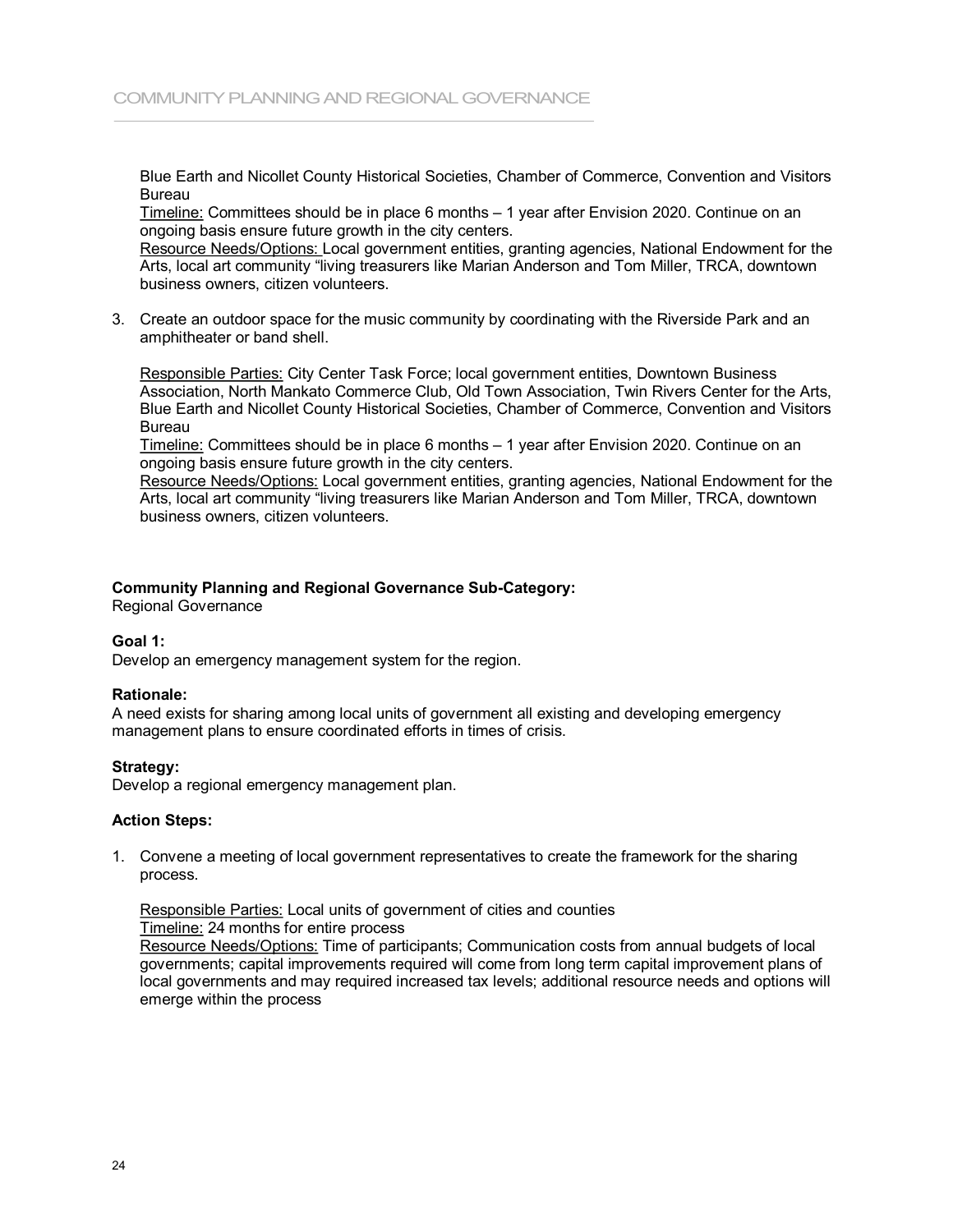2. Develop a joint communication plan to ensure that all members of the public have the opportunity to become aware of any and all emergency planning efforts.

Responsible Parties: Local units of government Timeline: 24 months for entire process Resource Needs/Options: Time of participants, additional resource needs and options will emerge within the process

3. Develop and share area-wide evacuation plans for natural and manmade disasters.

Responsible Parties: Local units of government Timeline: 24 months for entire process Resource Needs/Options: Time of participants, additional resource needs and options will emerge within the process

4. Create a public education campaign to ensure that area property owners know and understand the rules governing property insurance for the restoration of their property after catastrophic events.

Responsible Parties: Local units of government Timeline: 24 months for entire process Resource Needs/Options: Time of participants, additional resource needs and options will emerge within the process

5. Identify pubic and private facilities that have standby electric generation capability for use in emergency situations. Secondarily, identify public facilities where it would be advisable to add standby generation in the future.

Responsible Parties: Local units of government Timeline: 24 months for entire process Resource Needs/Options: Time of participants, additional resource needs and options will emerge within the process

# **Goal 2:**

Address regional energy needs.

# **Rationale:**

Energy needs is one of many issues that cross municipal boundaries. Regional collaboration on the issue would benefit every locale and save resources for every participant.

# **Strategy:**

Collaboratively address the energy needs of the region through the development and implementation of innovative strategies.

# **Action Steps:**

1. Convene a stakeholders meeting to discuss regional energy needs for the future.

Responsible Parties: Economic Development KPA, utilities, regulators, legislators, media Timeline: Ongoing through 2020 Resource Needs/Options: Time of participants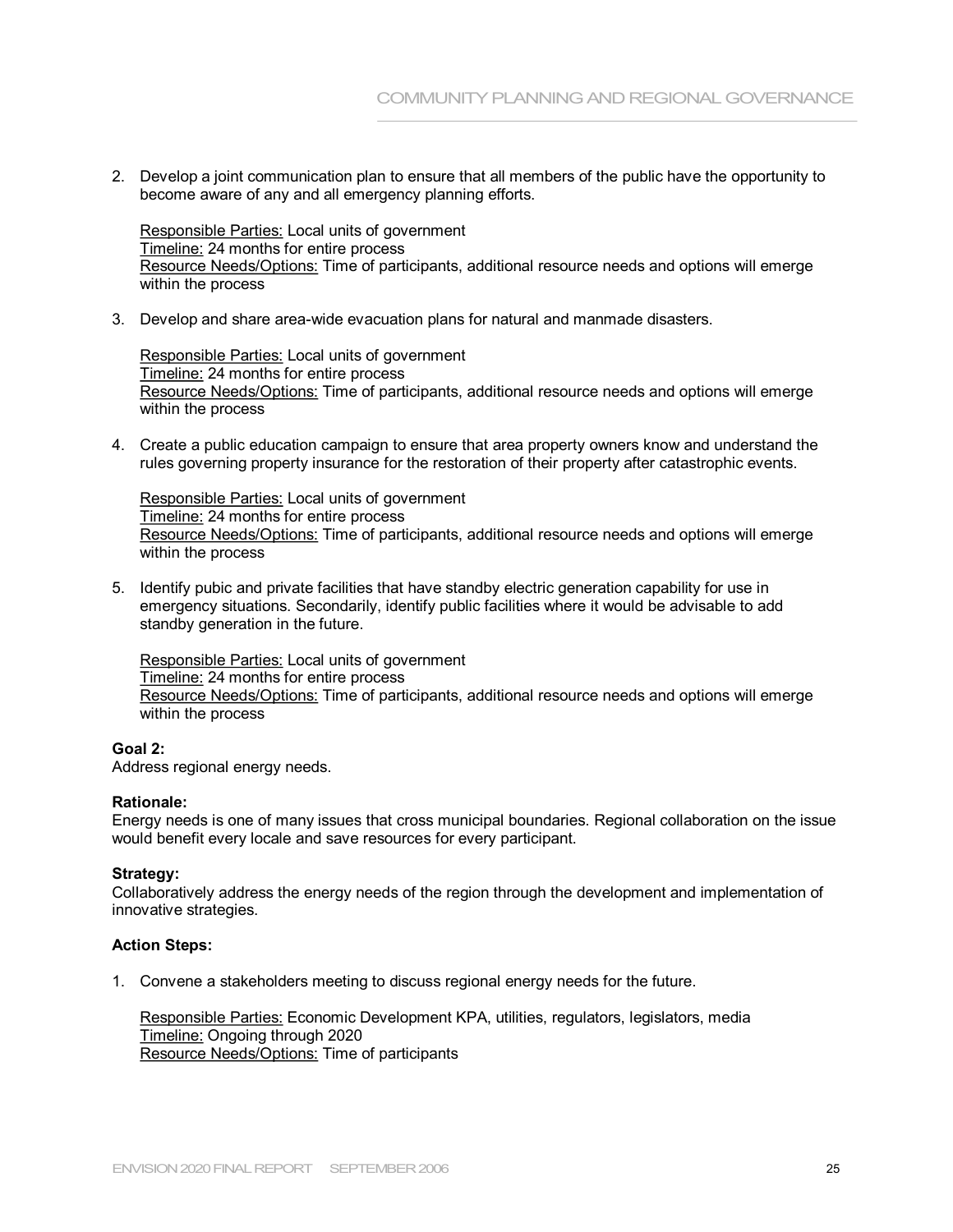- 2. Identify key stakeholders including public and private utilities, legislative representatives and state and federal regulators involved in the energy policy decision-making process. Responsible Parties: Economic Development KPA, utilities, regulators, legislators, media Timeline: Ongoing through 2020 Resource Needs/Options: Time of participants;
- 3. Inform the public of projected energy needs and availability for the future and the importance of major project development and siting as needed to provide basic energy supplies.

Responsible Parties: Economic Development KPA, utilities, regulators, legislators, media Timeline: Ongoing through 2020 Resource Needs/Options: Time of participants

# **Goal 3:**

Develop a regional identity.

# **Rationale:**

There is currently a need for a regional identity. Developing an identity for the region will articulate the unique qualities and environment that will assist the region in marketing itself to those outside the area.

# **Strategy:**

Develop a shared regional identity of the Mankato/North Mankato region.

# **Action Step:**

1. Convene a stakeholders meeting to develop a regional identity that appropriately recognizes all of the entities involved. Seek the involvement of the arts community in identifying design and development.

Responsible Parties: Cities, counties, and Chamber of Commerce, media Timeline: 24 months Resource Needs/Options: Time of participants

# **Goal 4:**

Develop region-wide resource sharing.

## **Rationale:**

Sharing resources will provide opportunities for increased efficiency and effectiveness of local governments region-wide.

# **Action Step:**

1. Research and implement opportunities for increased shared services, process efficiencies and economies of scale.

Responsible Parties: Cities and counties, intergovernmental committees Timeline: Ongoing Resource Needs/Options: Time of participants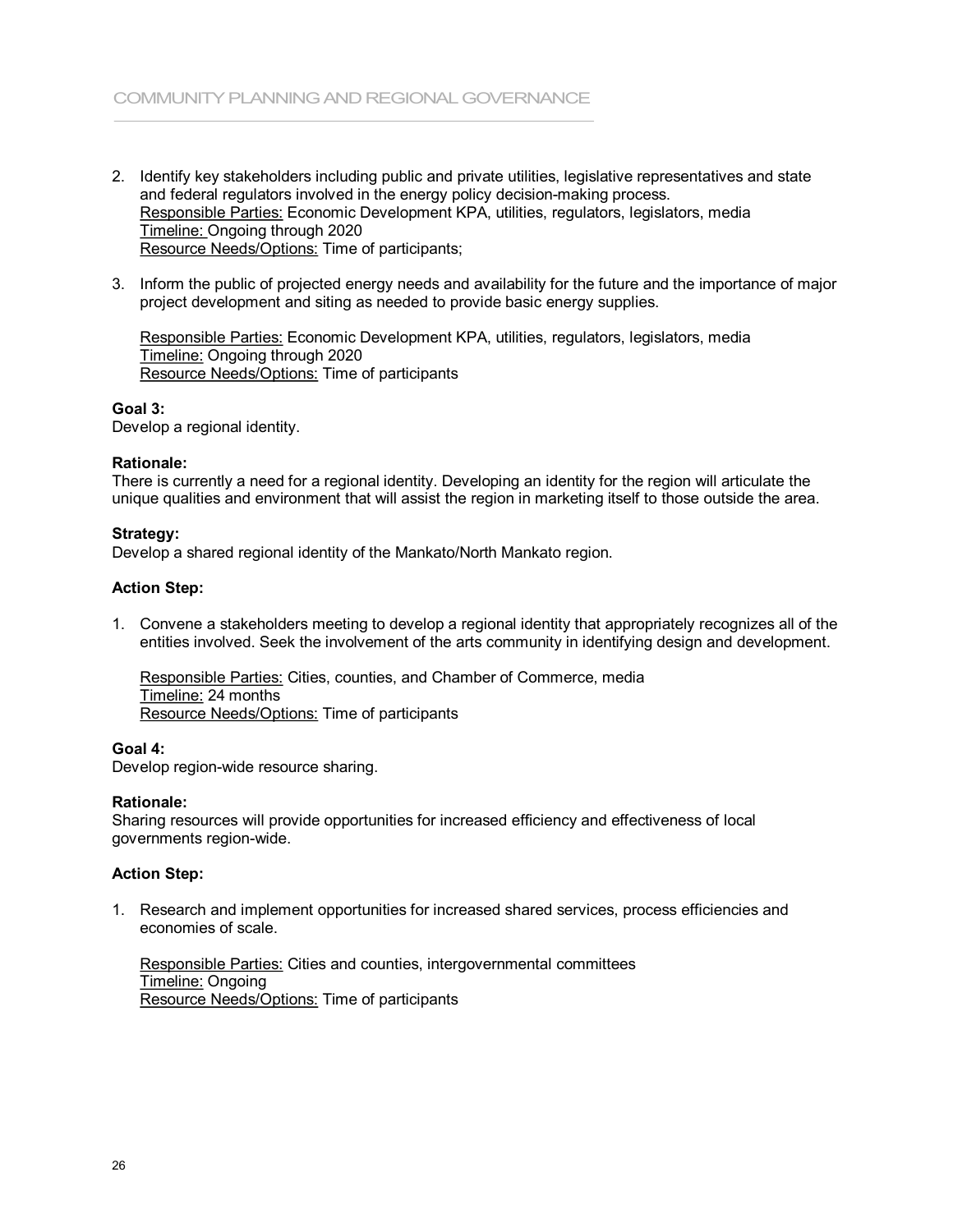# **Community Planning and Regional Planning Sub-Category:**

Urban Planning/Urban Villages

## **Mini-vision:**

Mixed use, walkable and bikeable neighborhoods or villages are common with businesses, services, cultural amenities and green space existing in close proximity and reducing the need to drive. This concept applies to new and existing neighborhoods.

# **Goal 1:**

Encourage the development/redevelopment of urban villages

# **Rationale:**

The development/redevelopment of urban villages promotes livability, reduces energy consumption and sprawl and saves agricultural and environmentally sensitive land.

# **Strategy 1:**

Encourage mixed-use zoning.

# **Action Steps:**

1. Review and amend existing land use plans and policies.

Responsible Parties: Cities, townships, counties, neighborhood groups, regional affordable housing group

Timeline: 6 months – 1 year Resource Needs/Options: Consider reallocation of a portion of city budget or grants to neighborhood organizations for organizing and planning.

# **Strategy 2:**

Increase allowable housing densities.

# **Action Steps:**

1. Review and amend existing land use plans and policies

Responsible Parties: Cities, townships, counties, neighborhood groups, regional affordable housing group Timeline: 6 months to 1 year Resource Needs/Options: Consider reallocation of a portion of city budget or grants to neighborhood organizations for organizing and planning.

2. Identify neighborhoods where mixed use would be beneficial

Responsible Parties: Cities, townships, counties, neighborhood groups, regional affordable housing group, developers Timeline: Immediate to ongoing Resource Needs/Options: Consider reallocation of a portion of city budget or grants to neighborhood organizations for organizing and planning.